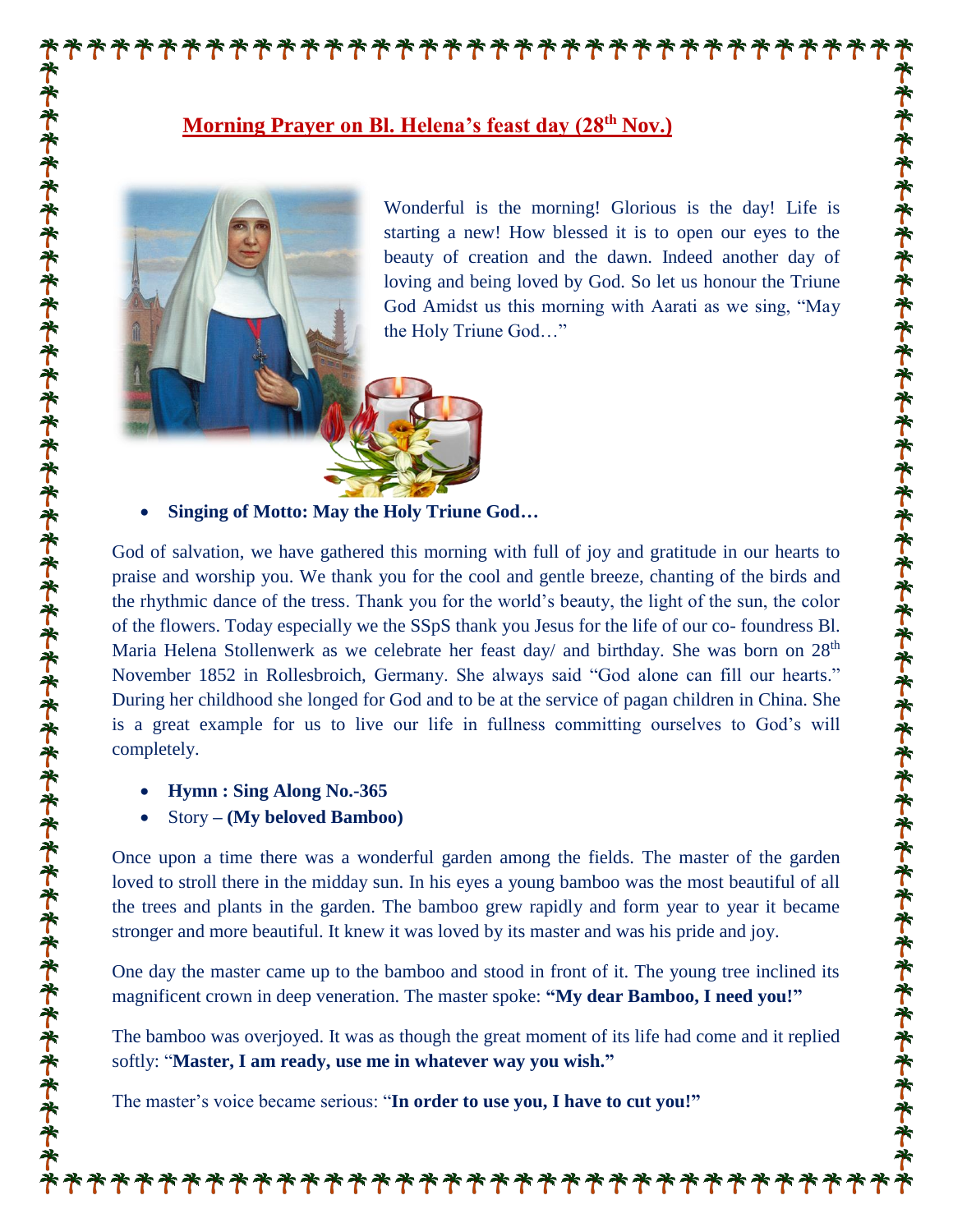The tree began to tremble: "**Cut me? The most beautiful tree in your garden? No, please, not that, pleases use me to give you pleasure, master, but do not cut me!"**

\*\*\*\*\*\*\*\*\*\*\*\*\*\*\*\*\*\*\*\*

The master spoke more earnestly still: "**If I do not cut you, I cannot use you**."

A great silence fell on the garden…The wind held its breath…Slowly the tree inclined its magnificent crown and said softly: "**Master, if you cannot use me unless you cut me, then….Do with me whatever you find fit."**

But master continued: "**My beloved bamboo, I must also remove your leaves and branches! If I do not cut them off, I cannot use you."**

The sun hid its face…A butterfly flew fearfully away…

The tree whispered: "**Cut to the quick.. Master, cut them off"**

Master continued, "**My beloved bamboo, I have to do more to you. I must cut you in two down your length and take out your heart. If I do not do that, I cannot make use of you!**

The tree whispered**: Master, then I will not be able to live any longer…How can I live without a heart?"**

Master replied: "**I have to cut the narrow out of you, otherwise I cannot use you."**

Then the bamboo bowed down to the ground: "**Master, cut and divide me! I am ready."**

## **Reflection on Mother Maria's life.**

We heard in the story where the bamboo tree emptied itself as per the will of the master. It went through terrible pain and suffering but without complaining of anything bore it cheerfully. We see that Bl.Helena, our co-foundress too totally emptied herself, saying yes to God's will for the good of our congregation. She grew beautifully and gracefully like the bamboo. She was cut down, stripped of her leaves, spilt open and she became a channel of life and love. She had plunged into the deepest ground of her being and opened herself to the stream of Life-giving water to flow through her. Yes, a beautiful channel designed by God to spread his love to all. Her surrender was both missionary and contemplative; it was both permeated by love and expressed in love. What she lived she expressed often in following words**: "To God the honor, to my neighbor the benefit and to myself the burden." Bl.** Helena says, **"Our hearts should shout for joy every time when we think of our vocation"**. Yes, sisters let us be always grateful to God for our call to do His mission in this Congregation.

\*\*\*\*\*\*\*\*\*\*\*\*\*\*\*\*\*\*\*\*\*\*

- Hymn
- Scripture reading